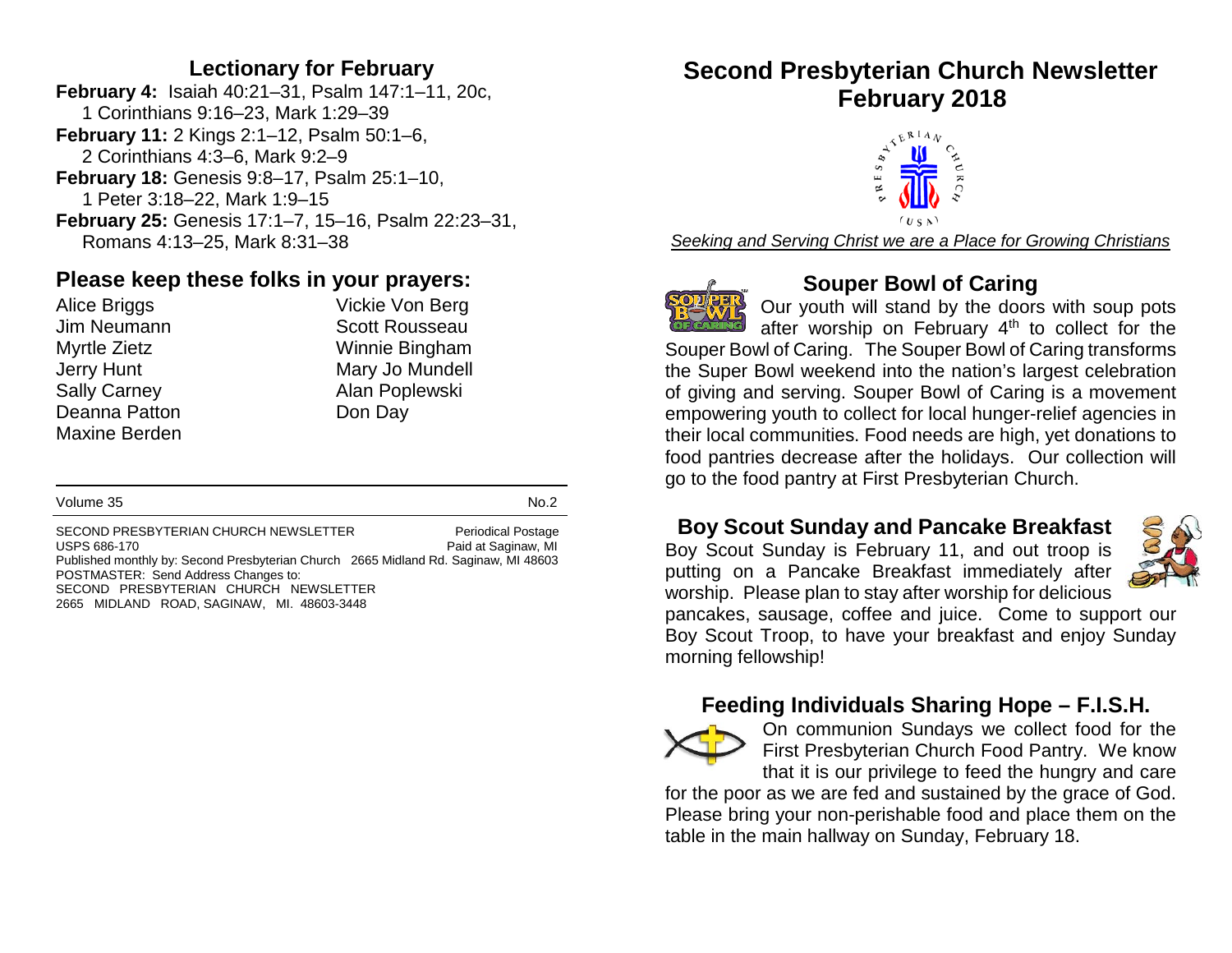

#### **Ash Wednesday Taizé Worship**

Our Ash Wednesday service will be a reflective worship service in the tradition of Taizé again this

year. This worship will include meditative music, scripture readings, silence, and the imposition of ashes. We invite all to spend a quiet hour on Wednesday, February 14<sup>th</sup> at 7:00pm as we begin Lent with this introspective style of worship. Childcare will be available.

### **Lenten Soup Suppers and Studies Begin Thursday, February 22**

This Lent we will spend some time thinking talking and wondering about God. Who is God? What is God? What is your understanding of God? We'll meet on Thursdays evenings during Lent -



February 22, March 1, 8, 15 & 22. Supper begins at 6:00 p.m., and our study time will end around 7:30 p.m. Watch for the sign-up sheets that will be on the sign-up table. Some people prefer to bring their own place setting - but plates, bowls, and utensils will also be available here. To help us know how many to plan for, please make a reservation by Tuesday of each week. Childcare will be provided, so let us know the ages of your children as well.



#### **2018 Per Capita Apportionment**

At the beginning of each year our Per Capita Apportionment for ecclesiastical expenses comes due. Per Capita is part of being a Presbyterian and

connecting to the Presbyterian Church as a whole; it is part of the glue that holds Presbyterians together The total 2018 per capita amount is \$26.94 per member (not per household). It goes to General Assembly, Synod of the Covenant and the Presbytery. If each member pays their Per Capita amount above their regular giving then pressure on our budget is reduced. Please mark Per Capita on your check or envelope.

# **2nd @ Second Adult Education**



Please join us at 10:45AM on Sunday morning as we continue our study of world religions. We are finishing up our study of Islam this month. Below is the schedule:

February 4: *Women and Change in Islam* February 11: *NO 2nd@ Second*  February 18: *Islam in the West* February 25: *The Future of Islam*

### **Men's Fellowship Breakfast**

All men of the church are invited to join in on Saturday, February 3, for breakfast, study and



fellowship. We meet at 8:00 a.m. at the church, as we continue our study of the Acts of the Apostles. This month's study begins at Acts 9:26 where Saul journeys to Jerusalem and meets with the disciples after his conversion. Come and join us for breakfast, study and fellowship!

## **Florence Gilmour Circle**



All women of the church are invited to join us on  $\mathbb{N}$ Wednesday, February 14th, at 9:30am for study and discussion of the book, *The Grand Weaver* by Ravi Zacharias. We'll look at Chapter 3 this month.



#### **Sunday School News**

This month children in  $2^{nd}$  –  $8^{th}$  grades will be exploring "The Lord's Prayer" and "The Last Supper" in Sunday school workshops. They will be studying "The Voyage of Life" artwork by T. Cole, experiencing prayer attitudes, and making cross crafts – just to name a few. Join us for the fun!

Young Children and Worship stories this month will be:

February 4 – Parable of the Sower February 11 – Jesus in the Wilderness February 18 – Lenten Puzzle February 25 – Jesus Feeds the 5000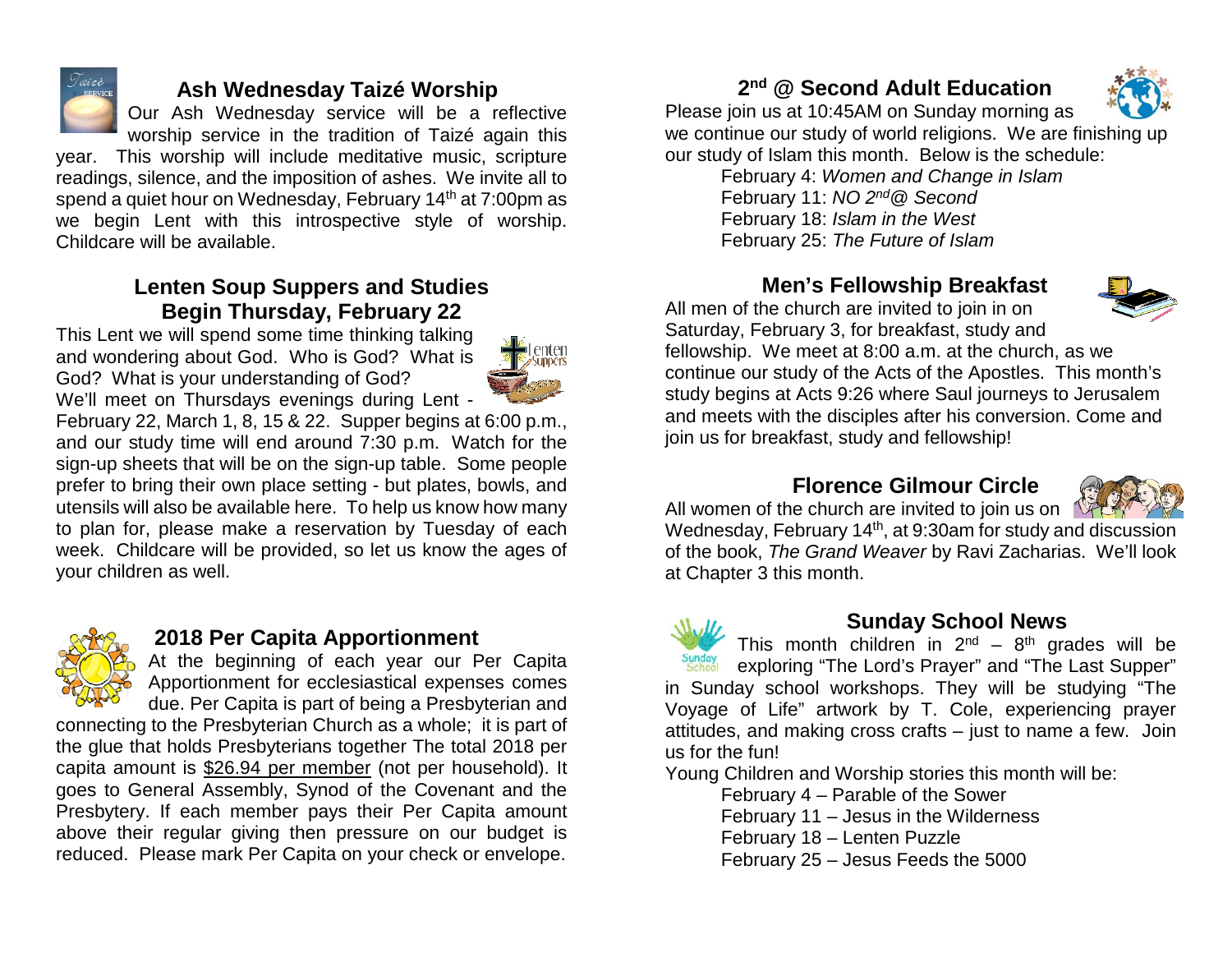# **Youth Events**



**Saturday, February 3<sup>rd</sup>** – 1pm in the church kitchen. Let's put together some Super Bowl Sub Sandwiches!!!!

**Sunday, February 4<sup>th</sup>** – Souper Bowl collection after worship and Super Bowl Sub handouts after worship. No PYG **Sunday, February 11<sup>th</sup>** – REACH Meeting after worship and PYG until noon **Sunday, February 18th** – PYG 10:45am to noon

**Saturday, February 24<sup>th</sup>** – Ski Trip to CaberFae!!! Watch your email and bulletins for more information! **Sunday, February 25<sup>th</sup> – no PYG** 



#### **REACH Meeting – Sunday, February 11th**

If you are attending the REACH mission trip this summer, please join us for a meeting after worship on Sunday, February 11<sup>th</sup>. Please be sure you bring a parent or quardian with you!!! We will have some forms that will need to be completed and returned and we will also discuss "getting everyone across the border". If you cannot make it, please reach out to Becca, DJ or Tammi to be sure you get details on the meeting.



# **Scholarship Applications**

Scholarship applications and requirements are in the office for the MaryAnn Geierbach

Scholarship, the Muriel Lakey Scholarship and the Alma College Scholarship. Please return your application by March 11.

#### **Busy Hands and Hearts**

Our Busy Hands ministry group reaches out to our community by making lap quilts, hats, mittens and other items for local shelters. You do not have to sew or knit to join in. We will meet on Monday, February 5, from 1:00 to 3:00 p.m. If you need more information please contact Ruth Anderson.

#### **Mission News "Go also the second mile" Matthew 5:41**



**Second Mile Giving** is an opportunity to

contribute to a mission of the church in a specific way. Our February focus will be the collection of items to fill the Hope & Care Totes for the Saginaw Rescue Mission. A list of these items will be in the front hallway. We will be collecting items until Sunday, February 25th.

**Thank You** to everyone who made the Human Trafficking Presentation on the 14th a Success! There was a lot of Great feedback from Angela & Trooper Smith about the collection of Shelter items and our church as a whole with our willingness to be more educated when it comes to recognizing a possible trafficked individual.

We would also like to encourage you to take note of all of the wonderful "Thank You" notes on the Mission display. Our church is making a Huge difference with so many different organizations and you **All** should give yourself a pat on the back. God Bless You All!

#### **Sub Sandwiches on Super Bowl Sunday**

If you ordered sub sandwiches for Super Bowl Sunday, don't forget to pick them up after worship on Sunday, February  $4<sup>th</sup>!$ 

# **Scrip Program**

We are not going to participate in the Scrip Program during the time we are without a secretary. In the meantime, we have some gift cards available for purchase in the office.

| Wendy's \$10                  |
|-------------------------------|
| <b>TJ Maxx/Marshalls \$25</b> |
| Meijer \$10/\$25/\$50/\$100   |
| Speedway \$25                 |

**Wendy's \$10 Walmart \$25/\$100 TJ Maxx/Marshalls \$25 Olive Garden \$10/\$25 Panera Bread \$10 Speedway \$25 Taco Bell \$10** 



# **Chancel and JuBELLation Choirs**

The Chancel and JuBELLation choirs will not rehearse on Wednesday, February 14. See you at the 7:00 pm Ash Wednesday service!